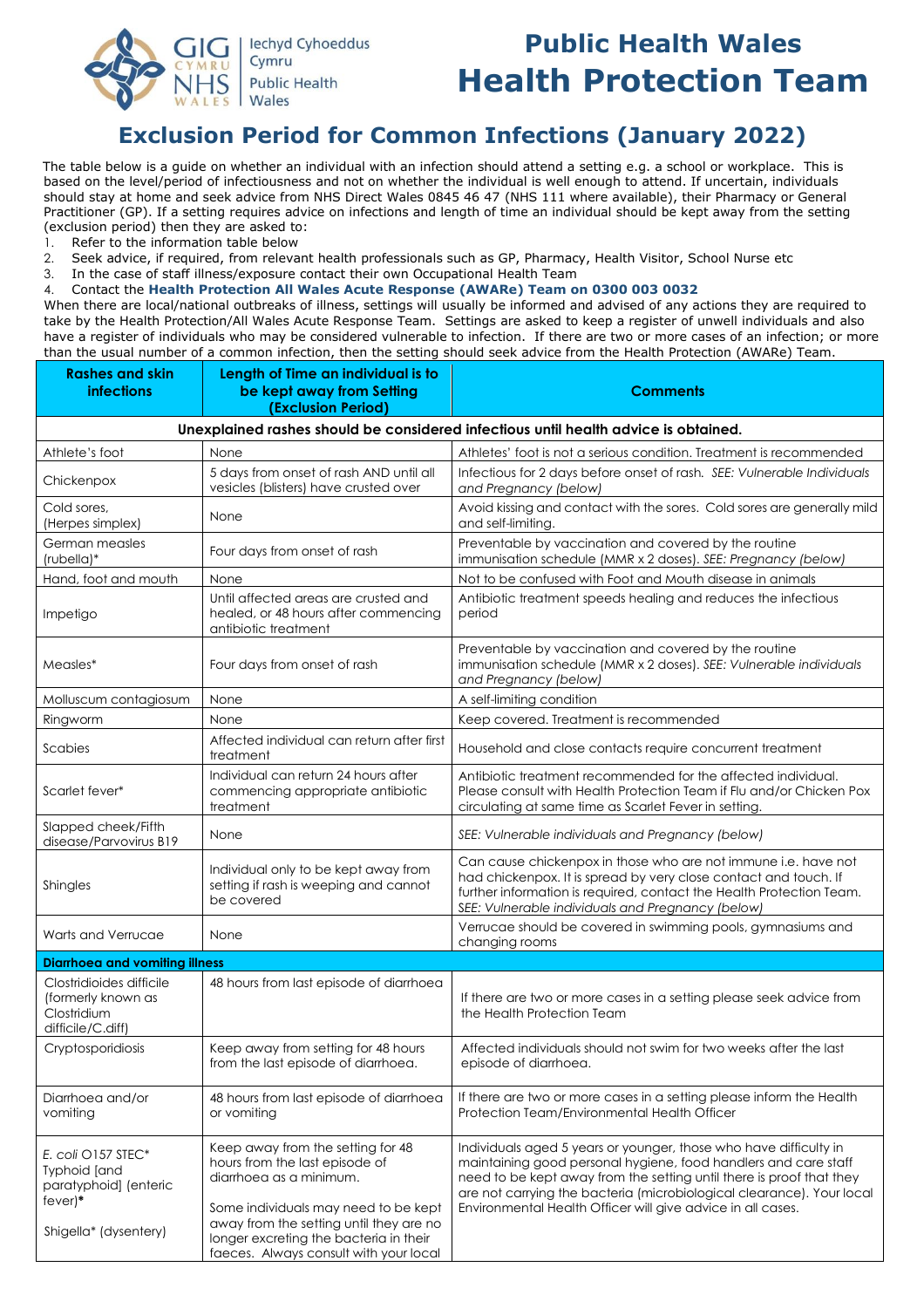|                                                                   | Environmental Health Officer/Health<br><b>Protection Team</b>                                                                                                                                                                                                                                 | Microbiological clearance may also be required for those in close<br>contact with a case of disease. The Environmental Health<br>Officer/Health Protection Team can provide advice if required                                                                                                                      |
|-------------------------------------------------------------------|-----------------------------------------------------------------------------------------------------------------------------------------------------------------------------------------------------------------------------------------------------------------------------------------------|---------------------------------------------------------------------------------------------------------------------------------------------------------------------------------------------------------------------------------------------------------------------------------------------------------------------|
| <b>Respiratory illnesses</b>                                      |                                                                                                                                                                                                                                                                                               |                                                                                                                                                                                                                                                                                                                     |
| COVID-19 (coronavirus-<br>$19)*$                                  | Please follow current Welsh<br>Government guidance on self-<br>isolation: Self-isolation   GOV.WALES if<br>you become symptomatic (high<br>temperature $\geq$ 37.8°C; new continuous<br>cough; or loss of/change in sense of<br>smell or taste) OR test positive, if you<br>are asymptomatic. | Case and contact(s) to follow current Welsh Government guidance<br>on self-isolation: Self-isolation   GOV.WALES as appropriate.<br>Test Trace Protect (TTP) team will advise on necessary exclusion<br>period.<br>SEE: Vulnerable individuals and Pregnancy (below) and Welsh                                      |
|                                                                   | Test Trace Protect (TTP) team will<br>advise on necessary exclusion period if<br>it is a Variant of Concern (VoC)                                                                                                                                                                             | Government advice on People at increased risk of Coronavirus                                                                                                                                                                                                                                                        |
| Flu (influenza)                                                   | Until recovered                                                                                                                                                                                                                                                                               | SEE: Vulnerable individuals (below)                                                                                                                                                                                                                                                                                 |
| Tuberculosis*                                                     | Always consult the Health Protection<br>Team                                                                                                                                                                                                                                                  | Requires prolonged close contact for spread                                                                                                                                                                                                                                                                         |
| Whooping cough<br>(pertussis)*                                    | 48 hours from commencing antibiotic<br>treatment, or 21 days from onset of<br>illness if no antibiotic treatment                                                                                                                                                                              | Preventable by vaccination and covered by the UK routine<br>immunisation schedule. After treatment, non-infectious coughing<br>may continue for many weeks.                                                                                                                                                         |
| <b>Other infections</b>                                           |                                                                                                                                                                                                                                                                                               |                                                                                                                                                                                                                                                                                                                     |
| Conjunctivitis                                                    | Usually none.                                                                                                                                                                                                                                                                                 | If there are two or more cases in a setting seek advice from the<br><b>Health Protection Team</b>                                                                                                                                                                                                                   |
| Diphtheria*                                                       | Must not attend setting. Always consult<br>the Health Protection Team                                                                                                                                                                                                                         | Preventable by vaccination and covered by the UK routine<br>immunisation schedule. Family contacts must be kept away from<br>setting until cleared to return by the Health Protection Team. The<br>Health Protection Team will consider the risk of any contact the<br>individual has had with others if necessary. |
| Eye and ear infections                                            | Usually none. The Health Protection<br>Team can advise if an affected<br>individual needs to be kept away from<br>the setting.                                                                                                                                                                | As both viruses and bacteria can cause eye and ear infections, not<br>all will require antibiotic treatment.                                                                                                                                                                                                        |
| Glandular fever                                                   | None                                                                                                                                                                                                                                                                                          | Infectious for up to 7 weeks before symptoms start. Glandular fever<br>can cause spleen swelling so avoid sports or activities that might<br>increase risk of falling and damaging spleen.                                                                                                                          |
| Head lice                                                         | None                                                                                                                                                                                                                                                                                          | Treatment is recommended only in cases where live lice have been<br>seen                                                                                                                                                                                                                                            |
| Hepatitis A*                                                      | Individual should be kept away from<br>the setting until seven days after onset<br>of iaundice (or seven davs after<br>symptom onset if no jaundice)                                                                                                                                          | If there are two or more cases in a setting the Health Protection<br>Team will advise on necessary control measures                                                                                                                                                                                                 |
| Hepatitis B*, C*,<br>HIV                                          | None                                                                                                                                                                                                                                                                                          | Hepatitis B and C and HIV are blood borne viruses that are not<br>infectious through normal social contact.                                                                                                                                                                                                         |
| Meningococcal<br>Meningitis/Septicaemia*                          | Until they have received the<br>appropriate antibiotic. Always consult<br>the Health Protection Team                                                                                                                                                                                          | Several types of meningococcal disease are preventable by<br>vaccination. There is no reason to keep siblings or other close<br>contacts of the affected individual from attending settings. If two or<br>more cases within 4 weeks, contact the Health Protection Team.                                            |
| Haemophilus influenzae<br>type B (Hib)<br>Meningitis/Septicaemia* | Until they have received the<br>appropriate antibiotic. Always consult<br>the Health Protection Team                                                                                                                                                                                          | Haemophilus influenzae type B (Hib) is preventable by vaccination.<br>There is no reason to keep siblings or other close contacts of the<br>affected individual from attending settings. If two or more cases<br>within 4 weeks, contact the Health Protection Team.                                                |
| Meningitis due to other<br>bacteria*                              | None                                                                                                                                                                                                                                                                                          | There is no need for the Health Protection Team to identify people<br>the individual has been in contact with. There is no reason to exclude<br>siblings or other close contacts of the affected individual from<br>settings. The Health Protection Team can advise on actions needed                               |
| Meningitis viral*                                                 | None                                                                                                                                                                                                                                                                                          | Milder illness. There is no need for the Health Protection Team to<br>identify people the individual has been in contact with. There is no<br>reason to exclude siblings and other close contacts of the affected<br>individual from settings.                                                                      |
| Meticillin Resistant<br><b>Staphylococcus Aureus</b>              | None                                                                                                                                                                                                                                                                                          | Good hygiene, in particular hand washing and environmental<br>cleaning, are important to minimise spread.                                                                                                                                                                                                           |
| Mumps*                                                            | Five days after onset of jaw/neck<br>swelling                                                                                                                                                                                                                                                 | Preventable by vaccination and covered by the routine<br>immunisation schedule (MMR x 2 doses).                                                                                                                                                                                                                     |
| <b>Threadworms</b>                                                | None                                                                                                                                                                                                                                                                                          | Treatment is recommended for the child and household contacts                                                                                                                                                                                                                                                       |
| Tonsillitis                                                       | None                                                                                                                                                                                                                                                                                          | There are many causes, but most are due to viruses and therefore do<br>not require antibiotics.                                                                                                                                                                                                                     |

\*denotes a notifiable disease/organism. It is a statutory requirement that doctors report a notifiable disease to the Proper Officer of the Local Authority (usually a Consultant in Communicable Disease Control/Health Protection).